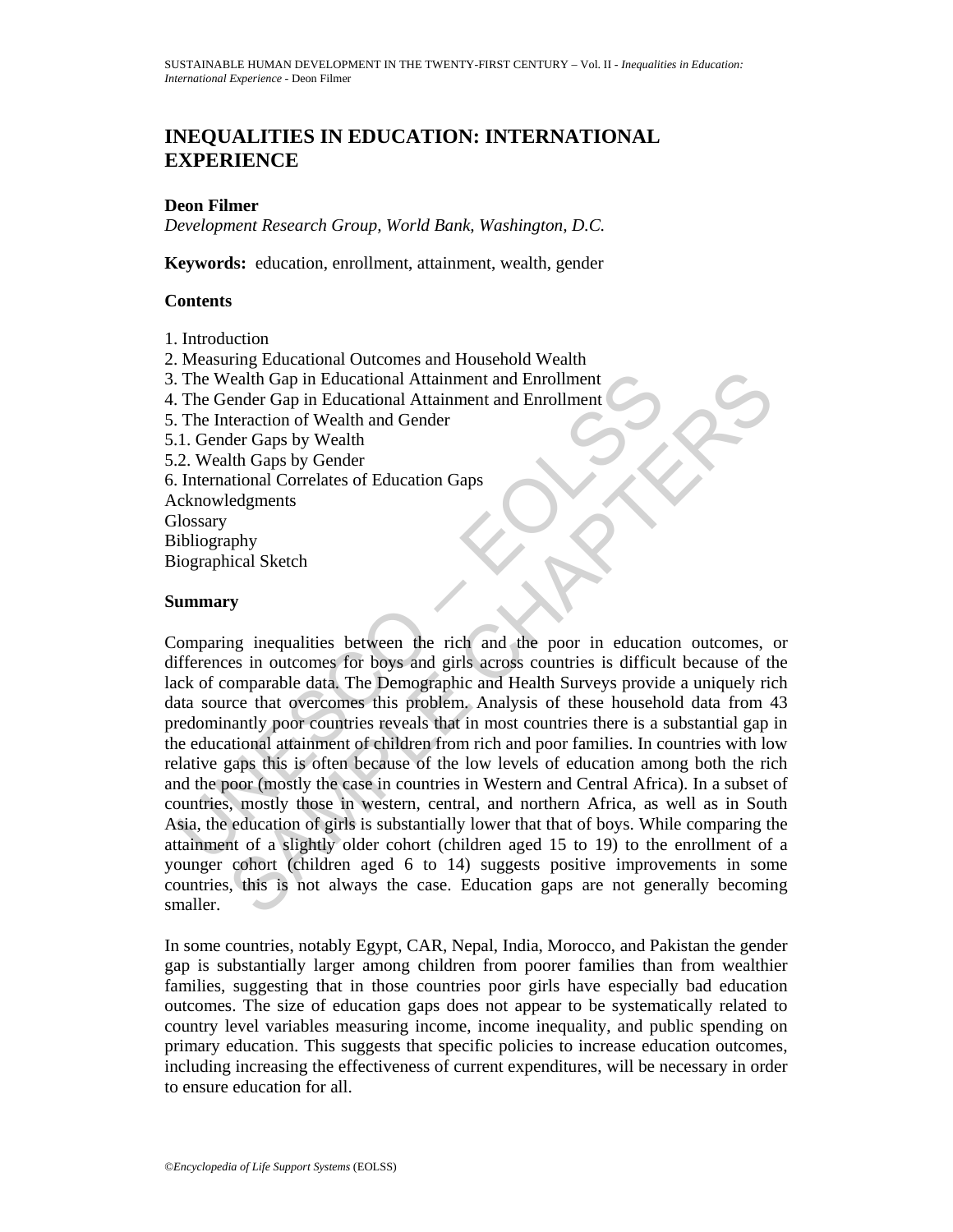## **1. Introduction**

It is difficult to compare differences in the educational attainment of the rich and poor, or girls and boys across countries because data are not typically comparable. The Demographic and Health Surveys (DHS), which are nationally representative household surveys carried out in numerous poor countries, provide an opportunity to overcome this difficulty as they are carried out using a similar methodology – including similar survey instruments – in all countries. The DHS do not collect information on household income or household consumption, which are the variables usually used to determine standards of living. They do contain information on the ownership of assets by household members, as well as characteristics of the household dwelling, which can be used to create an index to rank household by their "wealth".

pplying this index to the data from 43 countries yields insights intitinin countries and how these compare across countries. In most courge gap between the educational attainment of children from rich and while in some cou g this index to the data from 43 countries yields insights into education gay<br>untrires and how these compare across countries, In most countries, there is<br>between the educational attainment of children from rich and poor f Applying this index to the data from 43 countries yields insights into education gaps within countries and how these compare across countries. In most countries, there is a large gap between the educational attainment of children from rich and poor families. While in some countries the gap is small, this is often because of the low levels of education among both the rich and the poor. In a subset of countries, mostly those in Western, Central, and Northern Africa, as well as in South Asia, the education of girls is substantially lower that that of boys. In some of these countries, the gaps persist in current enrollment rates suggesting that the gender gap is not closing in those countries. In yet a smaller subset of countries, the gender gap is substantially larger among children from poorer families than from wealthier families, suggesting a double hurdle for girls from poor families. The cross-country variation in education gaps is not strongly related to income, income inequality, or public spending on primary education. This suggests that specific policies to increase education outcomes, including increasing the effectiveness of current expenditures, will be necessary in order to ensure education for all.

# **2. Measuring Educational Outcomes and Household Wealth**

Measuring educational enrollment and attainment in poor countries is deceptively difficult. For example, children who are reported by schools to be enrolled are frequently absent more often than in school. Relying on household surveys is not a panacea: reported school enrollment can still mask large periods of absenteeism. Nevertheless, self-reported school outcomes are generally more reliable than administrative data. More importantly, in order to study school participation a schoolbased survey would leave out children who are not in school. Therefore, one must use household surveys if one is to relate education outcomes to children's background characteristics.

Cross-country comparability is a big problem as well. There are various collections of household datasets, but they frequently ask education questions in different ways in different countries. The DHS overcome this problem as they have been collected in many countries in very similar ways. The DHS were not primarily designed to collect information on education. Rather, their main purpose is to obtain nationally representative and cross-nationally comparable household-level data related to family planning, and maternal and child health. The more recent surveys did record data on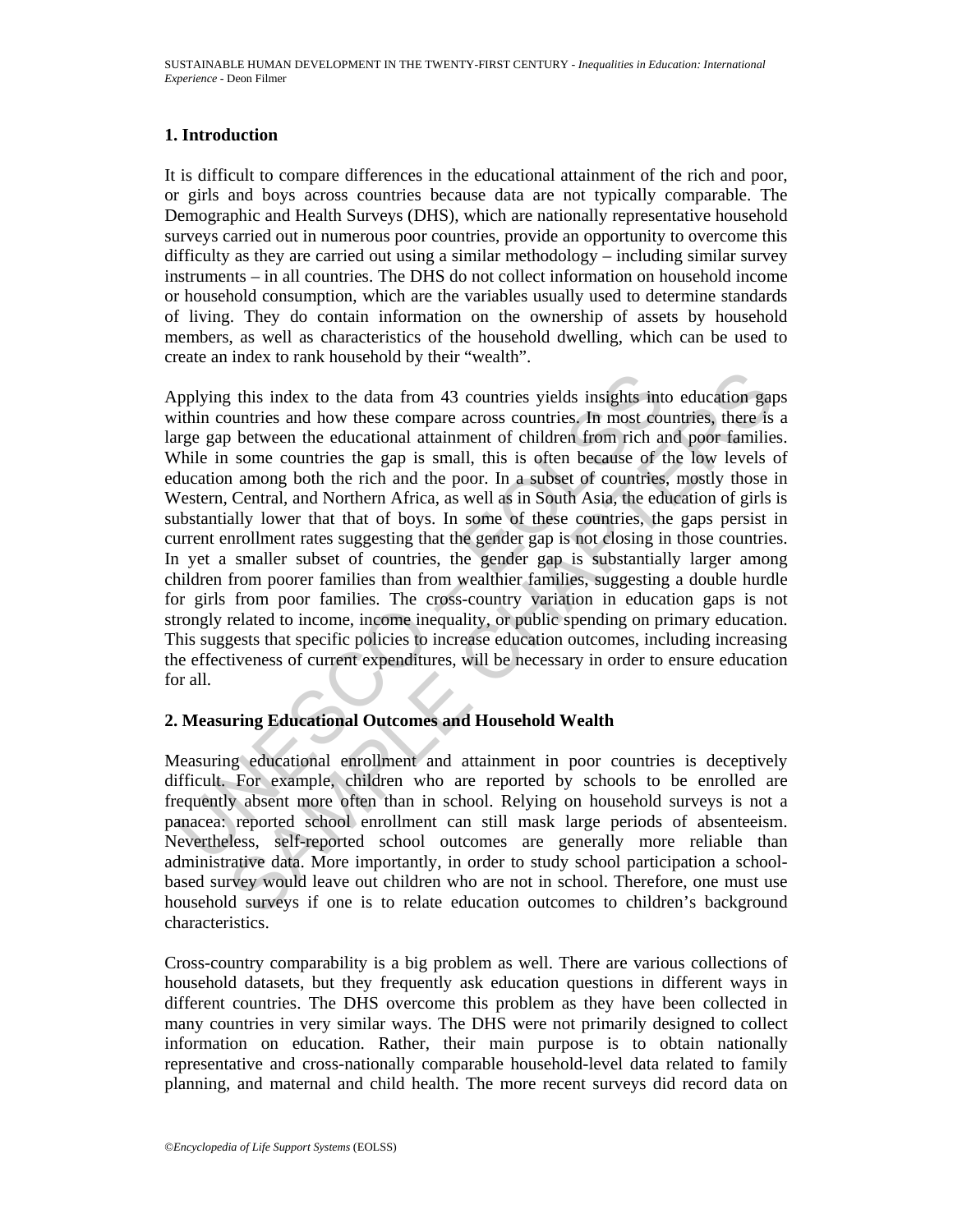school enrollment (for household members aged 6 to 25) and educational attainment (for household members aged 6 and above) as reported by a chosen respondent. In the following discussion the two main indicators retained are the median grade attained among children 15 to 19 years old, and the school enrollment rate among children 6 to 14 years old.

iscussion is therefore limited to those countries with a DHS survey<br>ertinent information. The DHS do not ask about households incomend<br>vependitures, the variables usually used to rank households by econ-<br>arveys carried out Information. The DHS do not ask about household income or consumption<br>information. The DHS sure the variables usually used to rank households by cconomic status. The variables usually used to rank households by cconomic st The DHS have been carried out in numerous countries covering the major regions where the world's poor live: Western and Central Africa, North Africa, South Asia, Eastern and Southern Africa, Central America and the Caribbean, East Asia and the Pacific, South America, and Middle East and Central Asia (roughly ranked from lowest to highest by the educational attainment of the poor). While such a large collection of comparable datasets is attractive, it is not exhaustive of all countries in the world. This discussion is therefore limited to those countries with a DHS survey that contains the pertinent information. The DHS do not ask about household income or consumption expenditures, the variables usually used to rank households by economic status. The surveys carried out since 1990 do, however, include two sets of questions related to the socio-economic status of the household. First, households are asked to report about ownership of various assets, such as whether any member owns a radio, television, refrigerator, bicycle, motorcycle, or car. Second, questions are asked about housing characteristics, namely whether electricity is used, the source of drinking water, the type of toilet facilities, how many rooms there are for sleeping, and the type of materials used in the construction of the dwelling. There is substantial overlap in the questions asked in different countries, but the precise list varies.

In order to use these variables to rank households by their economic status, they need to be aggregated into an index, and a major problem in constructing such an index is choosing appropriate weights. Filmer and Pritchett in a 2000 paper argue that a useful approach is to use the method of principal components. Principal components is a technique for summarizing the information contained in a large number of variables to a smaller number by creating a set of mutually uncorrelated components of the data. Intuitively, the first principal component is that linear index of the underlying variables that captures the most common variation among them. The assumption is that the first principal component captures the wealth of a household. Many of the results described here are based on applications those authors make of this "asset index".

The asset index is calculated separately for each country; individuals are sorted by it within each country and cutoffs for the poorest 40 percent, the middle 40 percent, and the richest 20 percent of the population are derived. Households are then assigned to each of these groups on the basis of their value of the asset index. A "poor" child is therefore a child from a household in the group in which 40 percent of the population with the lowest asset indexes live.

# **3. The Wealth Gap in Educational Attainment and Enrollment**

Figure 1 shows the levels of the schooling indicators among the poor and the gap between the rich and poor. There are large differences across countries in these "wealth gaps". In some countries the difference in the median years of school completed by children aged 15 to 19 from rich and the poor households (attainment wealth gap) is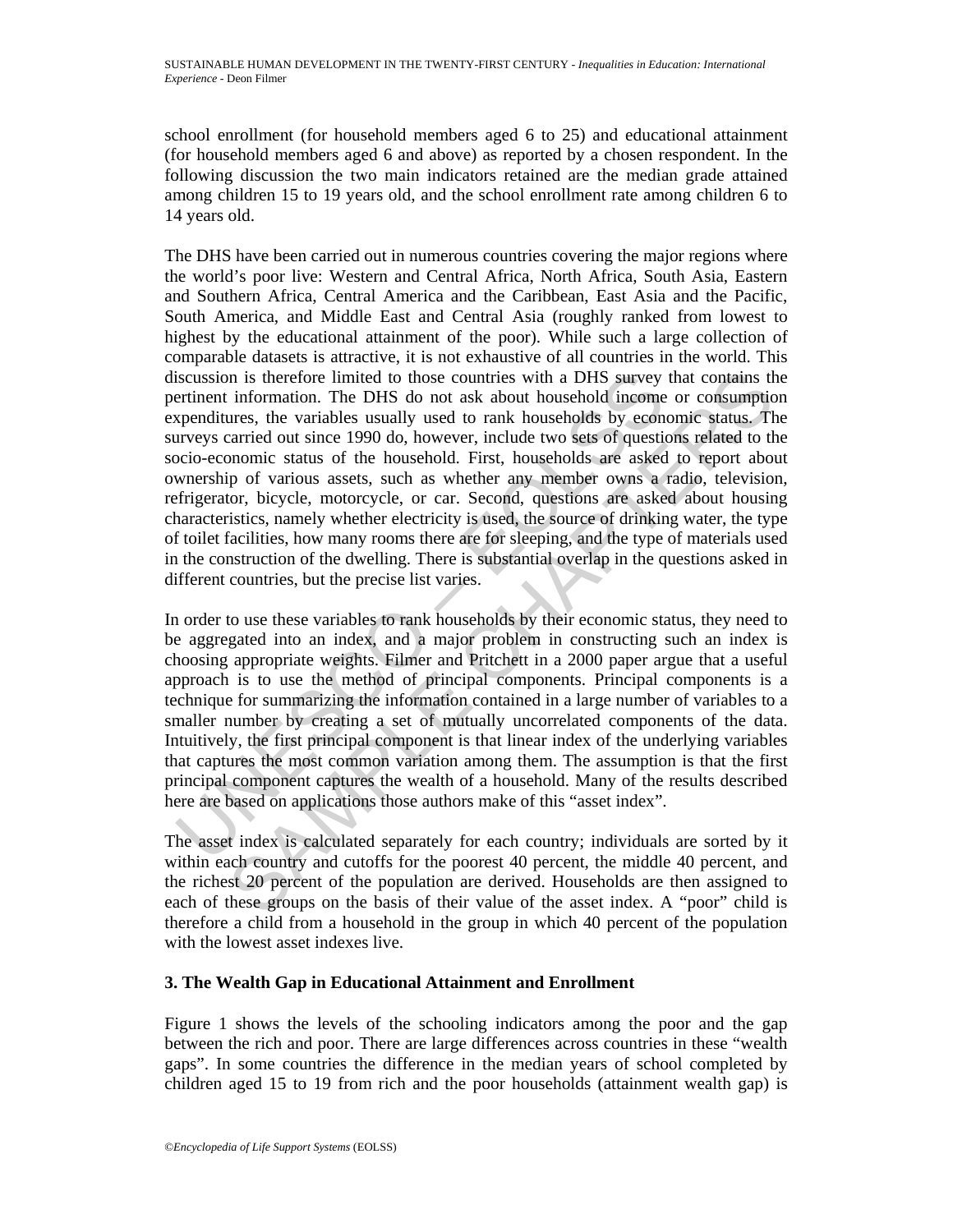only one or two years, whereas it reaches as high as nine or ten years in some countries. In some countries the difference in the enrollment rate of children aged 6 to 10 (enrollment wealth gap) is close to zero, whereas in others it is as large as 63 percentage



points.

![](_page_3_Figure_4.jpeg)

The attainment wealth gap is the highest in the world in South Asian countries where the poor are not going to, nor staying in, school. The median grade completed among the poor is zero in India and Pakistan (that is less than half of the poor in these countries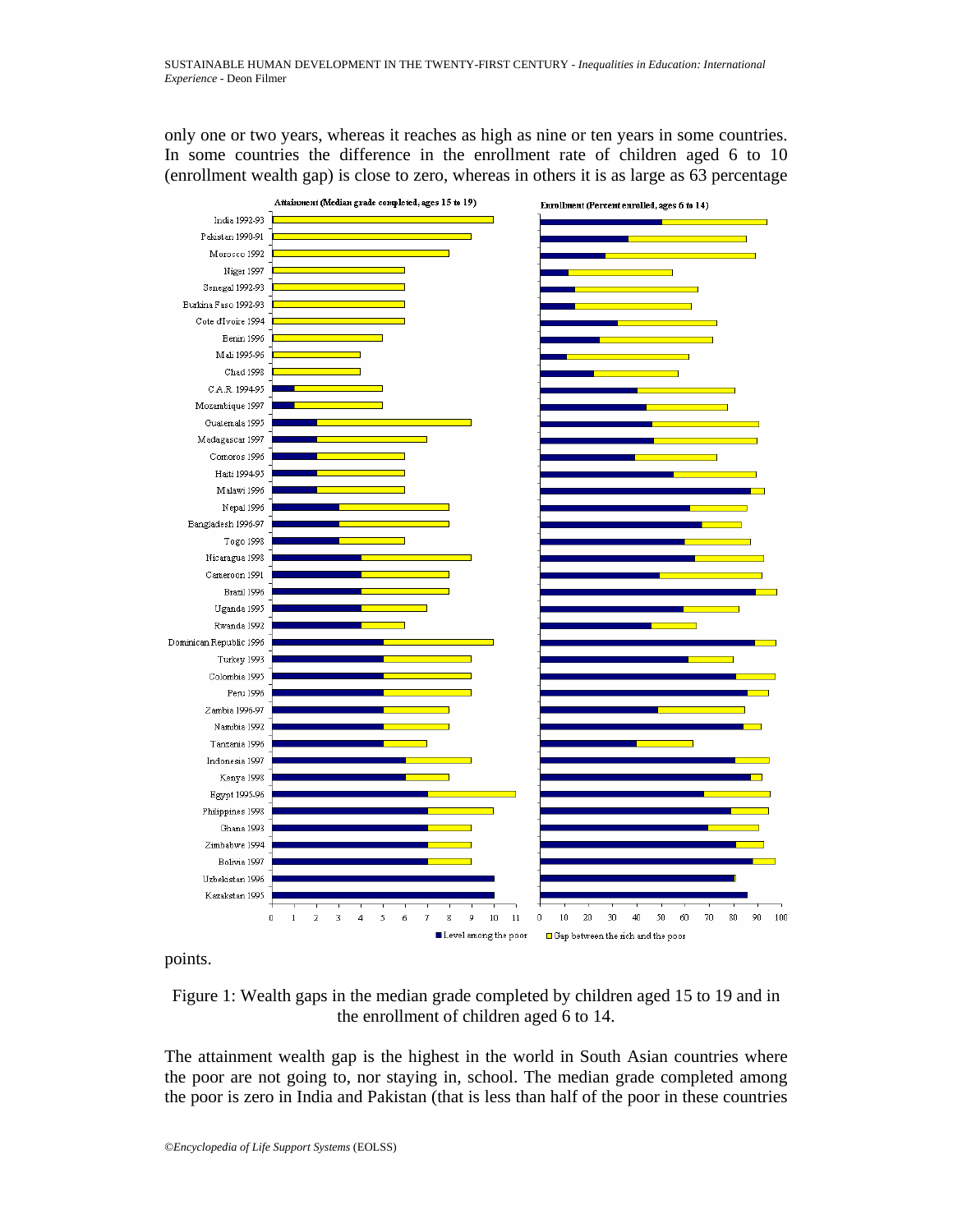ever finish even one year of schooling), 2 in Bangladesh, and 3 in Nepal. However, the richer groups in these countries have high levels of attainment. India has the world's largest attainment wealth gap of 10 years with the poor having median grade completed of zero, while for the rich attainment is 10 years. This is followed closely by Pakistan at 9 years. These differences are mirrored in enrollment rates for the young cohort at the time of the survey. In India and Pakistan something in the order of 50 percent of children aged 6 to 14 from poor households are enrolled, whereas about 90 percent of those from rich households are.

ttainment wealth gaps tend to be smaller in these countries (ranging f<br>noe the rich do not achieve very high levels of schooling either. Enror<br>minar story: these reach extremely low levels among the poor (11 per<br>imparary a nt wealth gaps tend to be smaller in these countries (ranging from 4 to 6 years<br>rich do not achieve very high levels of schooling either. Emollement rates tell<br>to not achieve very high levels among the poor (11 percent in Western, Central and Northern African countries form the next group of countries with low attainment rates, and large attainment wealth gaps. Like South Asia, the median grade completed among children of the poor in many of these countries is zero. Attainment wealth gaps tend to be smaller in these countries (ranging from 4 to 6 years) since the rich do not achieve very high levels of schooling either. Enrollment rates tell a similar story: these reach extremely low levels among the poor (11 percent in Mali and Niger) and are higher, but still low by international standards, among the rich. The remaining countries, drawn from Eastern and Southern Africa, Latin America, and Europe and Central Asia countries have smaller wealth gaps and do not sort into such clear groups on the basis of these indicators. Attainment wealth gaps are typically quite large in Latin American countries, larger even than those in Eastern and Southern African counties. Haiti has a pattern similar to those in Western and Central Africa with median grade completed of 2 for the poor and only 6 for the rich, while Guatemala has a pattern like that in South Asia with a gap of 7 (2 for the poor versus 9 for the rich). The attainment wealth gap in the South American countries (Brazil, Bolivia, Colombia, Peru) is 4 years in all four countries with the median grade completed ranging from 4 to 6 for the poor, and from 8 to 10 for the rich. In each of these countries, though, the enrollment rate among 6 to 14 year olds is relatively high suggesting that the gaps should diminish over time.

Attainment wealth gaps in the Eastern and Southern African countries are typically small: between 1 in Kenya and 3 in Uganda and Zambia. While enrollment among the poor is promising in Kenya (over 85 percent) it is substantially lower in the other countries from this region. The attainment wealth gap is equal to 3 for the two East Asian countries (Indonesia and Philippines). This is due not to especially low attainment for the poorest groups, but rather to higher levels of attainment among the rich. The wealth gap in median grade completed is 4 in Egypt and Turkey, again due largely to the high attainment of the richest group. In both of these countries enrollment rates among the poor are not especially high, suggesting that the attainment wealth gap will not close rapidly.

- -
- -
- -

TO ACCESS ALL THE **12 PAGES** OF THIS CHAPTER, Visi[t: http://www.eolss.net/Eolss-sampleAllChapter.aspx](https://www.eolss.net/ebooklib/sc_cart.aspx?File=E6-60-04-04)